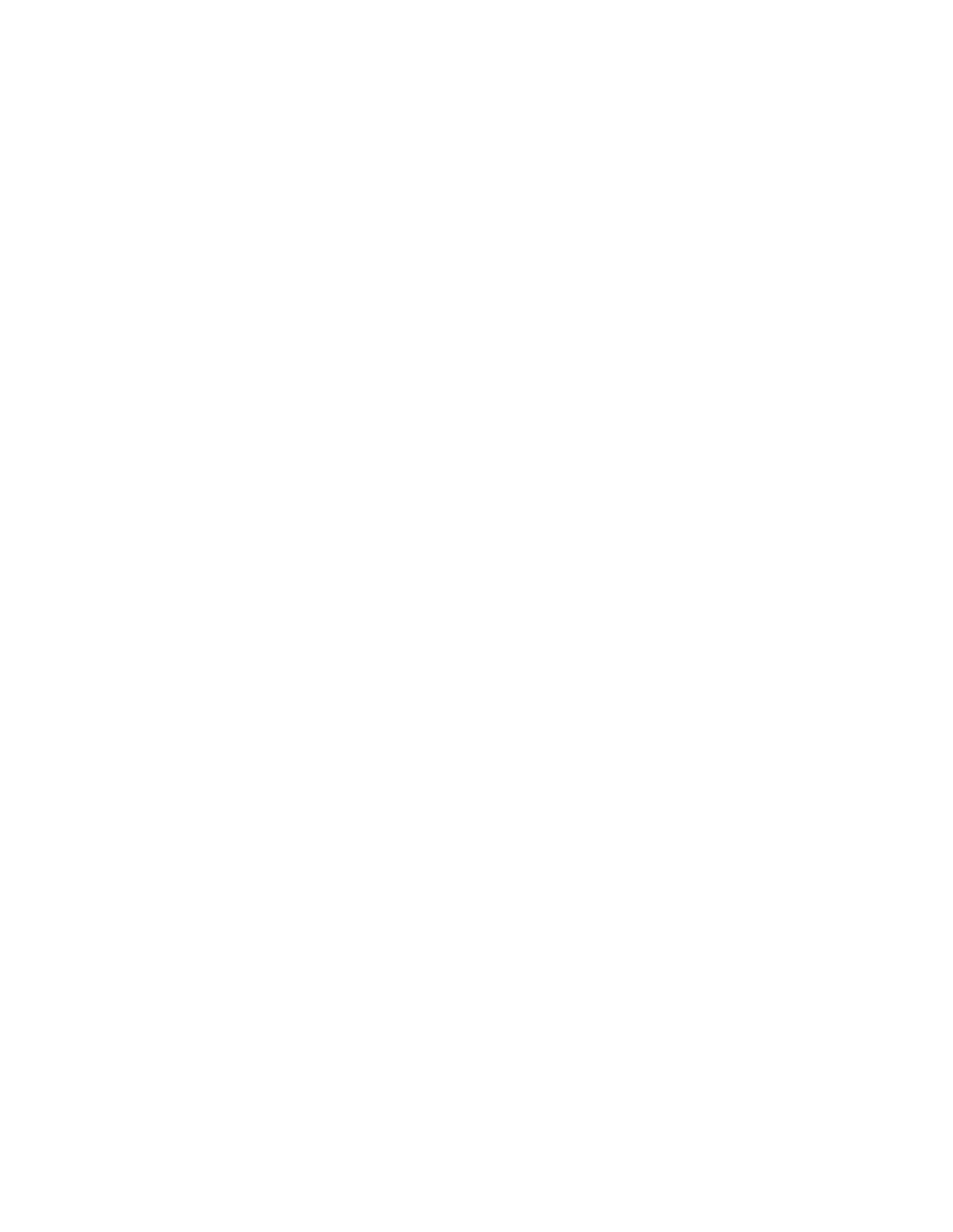## **Proposal:**

# **New usages to be added to Section 9, Table 11: Generic Device Controls Page (0x06)**

| <b>Usage ID</b> | <b>Usage Name</b>          | <b>Usage Type</b> |
|-----------------|----------------------------|-------------------|
| 30              | <b>Handedness</b>          | <b>NAry</b>       |
| 31              | <b>Either Hand</b>         | Sel               |
| $\overline{32}$ | <b>Left Hand</b>           | Sel               |
| <b>33</b>       | <b>Right Hand</b>          | Sel               |
| $\overline{34}$ | <b>Both Hands</b>          | Sel               |
| 35-3F           | <b>Reserved</b>            |                   |
| 40              | <b>Grip Pose Offset</b>    | <b>CP</b>         |
| 41              | <b>Pointer Pose Offset</b> | <b>CP</b>         |
| 43-FFFF         | <b>Reserved</b>            |                   |

Update the Reserved section 27-FFFF to be 27-2F.